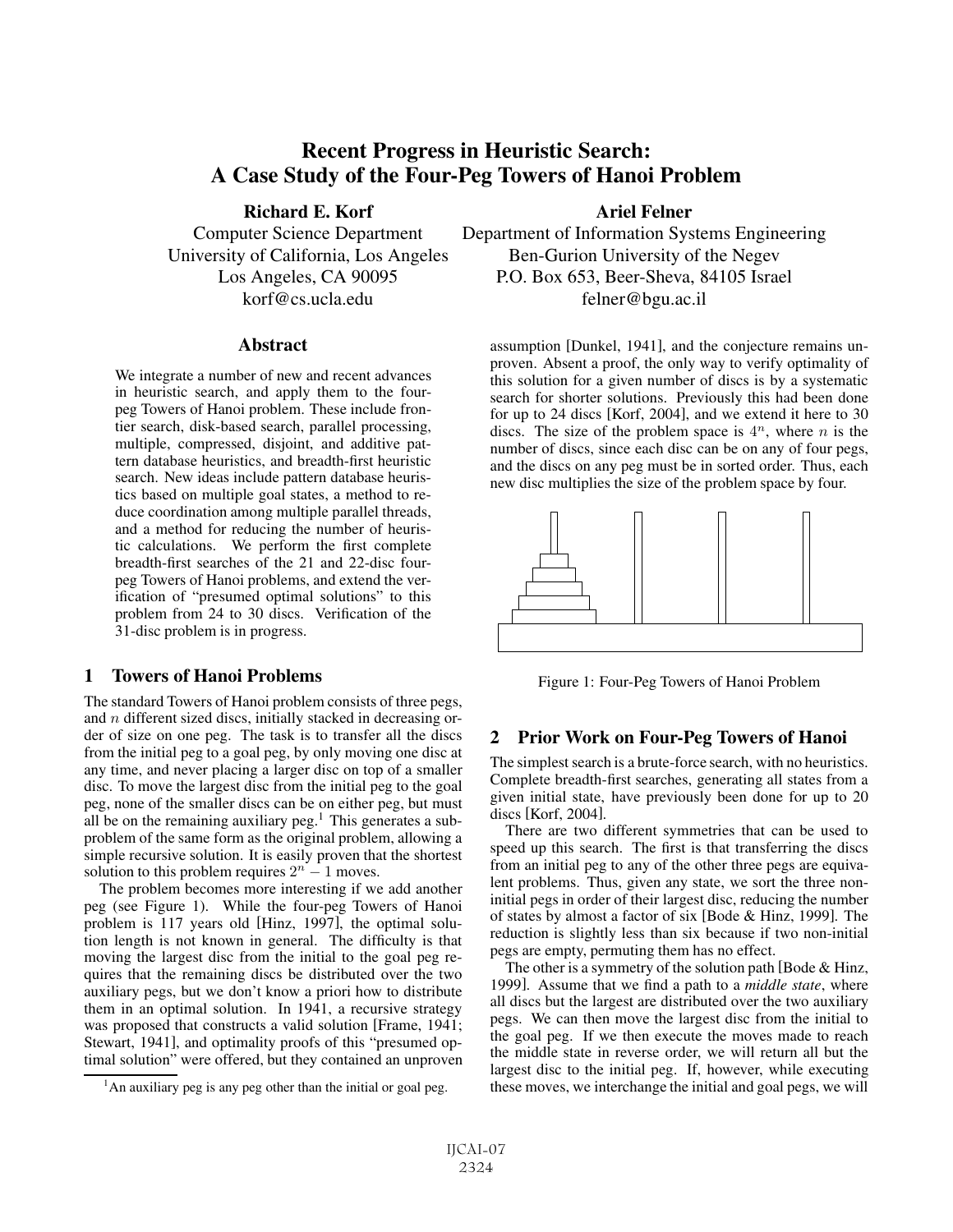move all but the largest disc to the goal peg, completing the solution. Thus, once we reach a middle state, we can generate a complete solution, and a shortest path to a middle state generates a shortest solution path. In practice, this cuts the search depth in half, and we refer to this as a *half-depth search*.

[Korf, 2004] used both these symmetries in a brute-force half-depth search to verify the presumed optimal solution lengths for up to 24 discs. Additional techniques he used, such as frontier search, storing nodes on magnetic disk<sup>2</sup>, and parallel processing, are discussed below.

Verifying the optimal solution length for more discs requires a heuristic search. Previously, the largest four-peg Towers of Hanoi problem that had been solved optimally with heuristic search was 19 discs [Zhou & Hansen, 2006], compared to 24 discs for brute-force half-depth search. The reason is because the heuristic search was a full-depth search, computing the heuristic to the single goal state.

The most important new idea in this paper is how to compute a heuristic that estimates the length of a shortest path to any of a number of goal states. This allows us to implement a heuristic half-depth search, by estimating the length of a shortest path to a middle state. The naive approach of computing a heuristic to each middle state, and taking the minimum of these values for each state of the search, is impractical with a large number of middle states. For the n-disc, four-peg problem, there are  $2^{n-1}$  possible middle states, one for each way to distribute the  $n-1$  smallest discs over the two auxiliary pegs. This can be reduced to  $2^{n-2}$ , by assigning the second-largest disk to one of the auxiliary pegs.

#### 3 Pattern Database Heuristics

Pattern databases lookup tables stored in memory [Culberson & Schaeffer, 1998], and are the most effective heuristics known for many problems, including Rubik's cube [Korf, 1997] and the sliding-tile puzzles [Korf & Felner, 2002]. A pattern database for the Towers of Hanoi contains an entry for each possible configuration of a subset of the discs, the *pattern discs*. The value of each entry is the number of moves required to move the pattern discs from their given configuration to the goal peg, ignoring all other discs [Felner, Korf, & Hanan, 2004]. Given a problem instance, for each state in the search, we use the configuration of the pattern discs to compute an index into the database. The corresponding value is then used as a lower-bound estimate of the number of moves needed to move all the discs to the goal peg.

The size of a pattern database depends on the number of pattern discs. We can represent any configuration of  $n$  discs by a unique index in the range 0 to  $4^n - 1$ , by encoding the location of each disc with two bits, and using the resulting 2n-bit binary number as the index. Thus, we only store the heuristic values and not the corresponding states in the database. If the values are less than 256, each value is stored in a single byte. Thus, a pattern database of 15 discs requires  $4^{15} = 2^{30}$  bytes, or a gigabyte of memory.

To construct such a pattern database, we perform a breadthfirst search starting with all 15 discs on the goal peg. As each new configuration of discs is first encountered, we store the corresponding search depth in the database. This search continues until all configurations have been generated. A pattern database is only constructed once, and can be used to solve any problem instances with the same goal state. Note that any set of 15 different-sized discs generate exactly the same pattern database, regardless of their actual sizes.

### 4 Multiple-Goal Pattern Databases

Our main new contribution is pattern databases for multiple goal states. Rather than initializing the breadth-first search queue with one goal state, we seed it with all the goal states at depth zero. Then, the depth of any state in the breadth-first search is the length of a shortest path to any goal state.

For example, to construct a pattern database of the number of moves needed to transfer 15 discs to two auxiliary pegs, we initialize the search queue with all  $2^{15}$  states in which the 15 discs are distributed among the two auxiliary pegs, and assign each a value of zero in the database. The breadth-first search runs until all configurations of 15 discs have been generated, recording their depths in the database. Thus, for any state, the database value is the minimum number of moves needed to move all the discs to the two auxiliary pegs.

While this may appear obvious in hindsight, it escaped the attention of at least three groups of researchers working on the Towers of Hanoi. [Felner, Korf, & Hanan, 2004] used heuristic search with additive pattern database heuristics to solve up to 17 discs. [Felner *et al.*, 2004] used compressed pattern databases to solve up to 18 discs. [Zhou & Hansen, 2006] solved up to 19 discs, using breadth-first heuristic search with pattern databases. All of these were full-depth heuristic searches to a single goal state, using pattern database heuristics. At the same time, all of these researchers knew that brute-force half-depth searches to multiple goal states could solve larger problems [Korf, 2004], but didn't see how to combine the two together.

Multiple-goal pattern databases also have real-world applications. Consider a car navigation system that must quickly plan a route to the nearest hospital. We first run Dijkstra's algorithm [Dijkstra, 1959] in a preprocessing step, initially seeded with all hospital locations, storing with each map location the distance to the closest hospital. For this search, the direction of any one-way streets is reversed. Then, when the user requests a route from his current location to the nearest hospital, A\* will find an optimal path in linear time, since the heuristic is exact. As another application, suppose we want to label each address in a city with the identity of the closest fire station, to aid in dispatching fire trucks. We run Dijkstra's algorithm, initially seeded with the location of all fire stations, but modified so that each node also includes the identity of the closest fire station, in addition to its distance. In this case, we don't reverse one-way streets, because we are traveling from the fire station to the address.

In addition to multiple-goal pattern databases, verifying the presumed optimal solution of the 30-disc problem required integrating a number of additional recent and new research results in heuristic search, which we discuss below.

<sup>&</sup>lt;sup>2</sup>Throughout this paper we use "disc" to refer to a Tower of Hanoi disc, and "disk" to refer to a magnetic storage disk.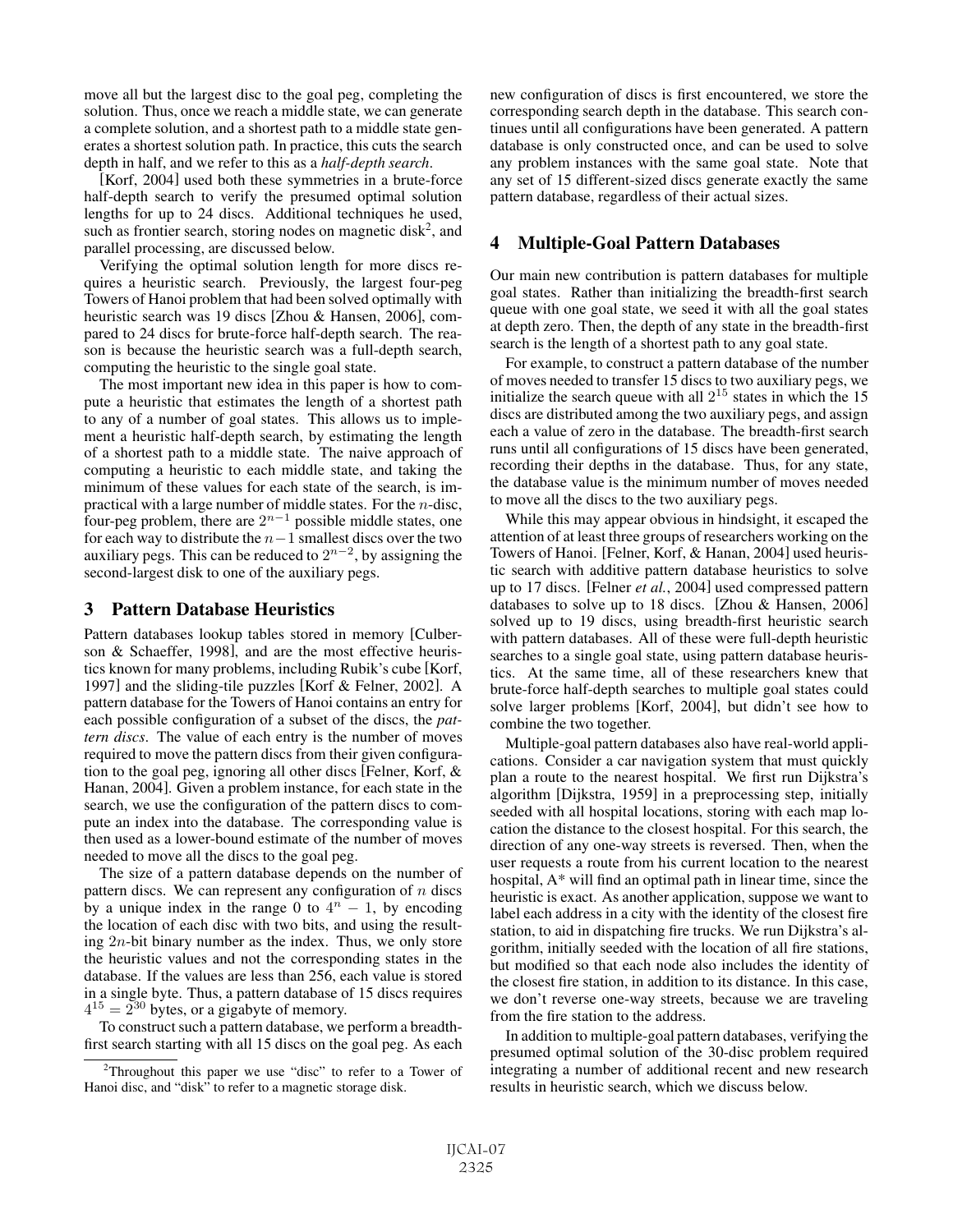# 5 Frontier Search

The limiting resource for both breadth-first search to generate pattern databases, and heuristic search to verify optimal solutions, is storage for search nodes. Linear-space depthfirst searches are completely impractical for this problem, because they generate too many duplicate nodes representing the same state. To reduce the number of stored nodes, we use frontier search [Korf *et al.*, 2005]. For simplicity, we describe breadth-first frontier search. A standard breadth-first search stores all nodes generated in either a Closed list of expanded nodes, or an Open list of nodes generated but not yet expanded. Frontier search saves only the Open list, and not the Closed list, reducing the nodes stored from the total number of nodes in the problem, to the maximum number of nodes at any depth, or the *width* of the problem. For example, the total number of states of of the 22-disc, four-peg Towers of Hanoi problem is  $4^{22}$  or 17.6 trillion, while the width of the problem is only 278 billion states, a savings of a factor of 63. It also saves with each node the operators used to generate it, to avoid regenerating the parent of a node as one of its children. Additional work is required to generate the solution path. In our case, however, we don't need the solution path, but simply the depth of a given node, both to generate pattern databases, and to verify presumed optimal solutions.

### 6 Storing Nodes on Disk

Unfortunately, 278 billion nodes is too many to store in memory. One solution is to store nodes on magnetic disk [Korf, 2003; 2004; Korf & Shultze, 2005]. The challenge is to design algorithms that rely on sequential access, since random access of a byte on disk takes about five milliseconds.

The main reason to store nodes is to detect duplicates, which are nodes representing the same state, but reached via different paths. This is normally done with a hash table, which is randomly accessed whenever a node is generated. On disk, however, duplicates nodes are not checked for immediately, but merged later in a sequential pass through the disk. When this *delayed duplicate detection* is combined with frontier search in a problem such as the Towers of Hanoi, two levels of the search tree must be stored at once [Korf, 2004].

The algorithm expands one level of the search space at a time. There are two types of files: expansion files that contain no duplicate nodes, and merge files that contain duplicates. All nodes in a file are at the same depth. When expansion files are expanded, their children are written to merge files at the next depth. For fault tolerance, and ease of interrupting and resuming the program, we save all expansion files at the current depth, until completing the iteration to the next depth.

All nodes in the same file have their largest discs in the same positions. The nodes within a file specify the positions of the 14 smallest discs. The 28 bits needed to specify 14 discs, plus four used-operator bits, equals 32 bits or a single word. For example, the 30-disc problem requires storing the positions of 29 discs. The positions of the 14 smallest discs are stored with each node, and the positions of the remaining 15 discs are encoded in the file name, generating up to  $4^{15}/6 \approx 179$  million file names.

Previous implementations of this algorithm [Korf, 2003; 2004; Korf & Shultze, 2005] have stored in memory an array entry for each possible file name, but this doesn't scale to very large name spaces. Instead, we maintain in memory a hash table with the names of the files that exist at any point in time. For each file name, we store whether a corresponding expansion file exists at the current and/or next depth, whether the former has been expanded, whether a merge file exists, and a list of the expansion file names that could contribute children to this merge file. To conserve disk space, we merge merge files as soon as all such expansion files have been expanded.

### 7 Parallel Processing

Any I/O intensive algorithm must be parallelized to utilize the CPU(s) while a process blocks waiting for I/O. Furthermore, increasingly common multi-processor systems, and multiplecore CPUs, offer further opportunities for parallelism. Our algorithm is multi-threaded, with different threads expanding or merging different files in parallel. Merging eligible files takes priority over file expansions.

Since all nodes in a given file have their largest discs in the same positions, any duplicate nodes are confined to the same file, and duplicate merging of different files can be done independently. When expanding nodes, however, any children generated by moving the large disks will be written to different merge files, and the expansion of two different files can send children to the same merge file. Previous implementations of this algorithm [Korf, 2003; 2004; Korf & Shultze, 2005] have coordinated multiple threads so that files that can write children to the same merge file are not expanded at the same time. In our implementation, we remove this restriction. Two different threads may independently write children to the same merge file, as long as the files are opened in append mode. This both simplifies the code and speeds it up, since it requires almost no coordination among multiple threads.

### 8 Compressed Pattern Databases

A pattern database heuristic that includes more components of a problem is more accurate, since the database reflects interactions between the included components. In the case of the Towers of Hanoi, the more discs that are included, the more accurate the heuristic. The limitation is the memory to store the database. For example, a full pattern database based on the 22-disc four-peg problem would require  $4^{22}$  or about 17.6 trillion entries. We can "compress" such a pattern database into a smaller database that will fit in memory, however, with only a modest lost of accuracy, as follows.

We generate the entire 22-disc problem space in about 11 days, using disk storage. As each state is generated, we use the configuration of say the 15 largest discs as an index into a pattern database, and store in that entry the shallowest depth at which that configuration of 15 discs occurs. That entry is the minimum number of moves required to move all 22 discs to their goal peg, where the minimization is over all possible configurations of the remaining seven smallest discs. The values in this pattern database are significantly larger than the corresponding entries in a simple 15-disc pattern database,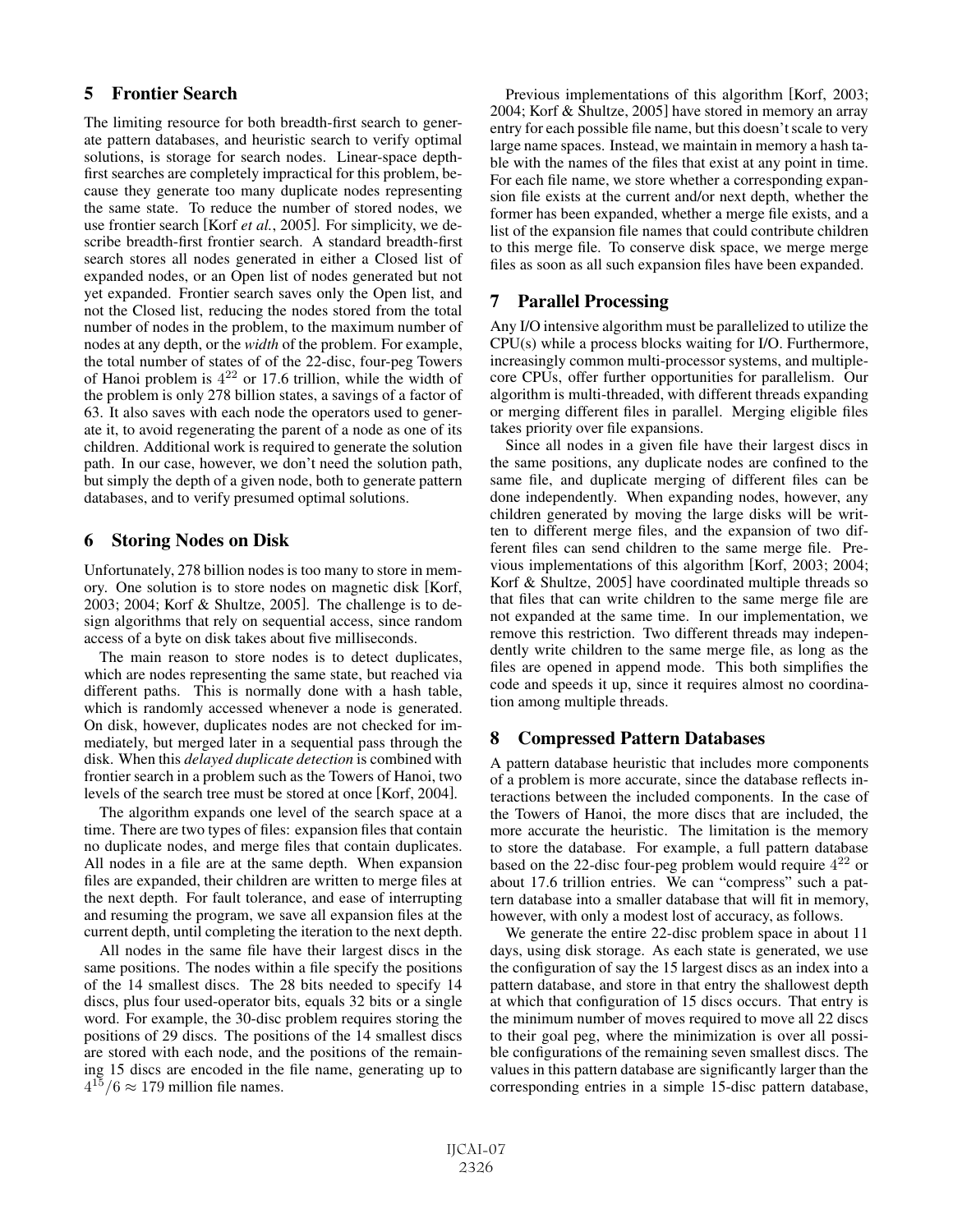because the latter values ignore any smaller discs. This is called a compressed pattern database [Felner *et al.*, 2004], and occupies only a gigabyte of memory in this case.

To use this compressed pattern database in a search of a problem with at least 22 discs, for each state we look up the position of the 15 largest discs, and use the corresponding table value as the heuristic for that state.

## 9 Disjoint Additive Pattern Databases

Consider a Towers of Hanoi problem with 29 discs, a simple 22-disc pattern database, and an seven-disc pattern database. A move only moves a single disc. Thus, given any configuration of the 29 discs, we can divide them into any two disjoint groups of 22 and seven discs each. We look up the configuration of the 22 discs in the 22-disc database, look up the configuration of the seven discs in the eightdisc database, and sum the resulting values to get an admissible heuristic for the 29-disc problem. This is called a disjoint additive pattern database [Korf & Felner, 2002; Felner, Korf, & Hanan, 2004]. There is nothing special about this 22-7 split, but maximizing the size of the largest database gives the most accurate heuristic values.

We can add values from a compressed database the same way. Again assume a problem with 29 discs, a 22-disc pattern database compressed to the size of a 15-disc database, and a simple seven-disc database. Given a state, we use the 15 largest discs to represent the 22 largest discs, and look up the corresponding entry in the compressed pattern database. We also look up the configuration of the seven smallest discs in the eight-disc database, and add these two heuristic values together, to get an admissible heuristic for all 29 discs.

# 10 Multiple Pattern Databases

In order to sum the values from two different pattern databases, the corresponding sets of elements must be disjoint, and every move must move only a single element. However, given any two admissible heuristic functions, their maximum is also admissible. Furthermore, the maximum of several different pattern database heuristics is often more accurate than the value from a single pattern database of the same total size, and more than compensates for the overhead of the additional lookups [Holte *et al.*, 2004].

Continuing our example with 29 discs, we can construct two different admissible heuristics as follows: One divides the 29 discs into the 22 largest and seven smallest discs, adding their pattern database values, and the other divides them into the seven largest and 22 smallest discs, again adding their database values. Finally, we take the maximum of these two values as the overall heuristic value. We can use the same two databases for both heuristics.

# 11 Breadth-First Heuristic Search

Frontier search with delayed duplicate detection can be combined with a best-first heuristic search such as A\* [Hart, Nilsson, & Raphael, 1968], but a best-first search frontier includes nodes at different depths, and is usually larger than a breadth-first search frontier, with all nodes at the same depth. A better solution to this problem is breadth-first heuristic search (BFHS) [Zhou & Hansen, 2006]. (BFHS) is given a cost threshold, and searches for solutions whose cost does not exceed that threshold. The cost of a node  $n$  is  $f(n) = g(n) + h(n)$ , where  $g(n)$  is the cost from the initial state to node n, and  $h(n)$  is the heuristic estimate of the cost of reaching the goal from node  $n$ . BFHS is a breadth-first search, but any node whose total cost exceeds the cost threshold is deleted. BFHS is also a form of frontier search, and only stores a few levels of the search at a time. Thus, once a solution is found, additional work is required to construct the solution path. If the optimal solution cost is not known in advance, breadth-first iterative-deepening-A\* [Zhou & Hansen, 2006] performs a series of iterations with successively increasing cost thresholds, until an optimal solution is found.

BFHS is ideally suited to the Towers of Hanoi for several reasons. One is that to verify optimality of the presumed optimal solutions, we don't need to construct the solution paths, but simply show that no shorter solutions exist. If we were to find a shorter solution, however, we would need to generate it to verify its correctness. Secondly, since we know the presumed optimal solution length in advance, we could set the cost threshold to one less than this value, and perform a single iteration, eliminating iterative deepening.

### 12 Minimizing Heuristic Calculations

For many search problems, the time to compute heuristic evaluations is a significant fraction of the running time. This is particularly true of large pattern databases, since they are randomly accessed, resulting in poor cache performance.

For pattern database heuristics, we can determine the maximum possible heuristic value from the maximum values in each database. For search algorithms such as BFHS or iterative-deepening-A\* (IDA\*) [Korf, 1985], pruning occurs by comparison to a given cost threshold. We can speed up these searches by only computing heuristics for nodes that can possibly be pruned. In particular, if  $t$  is the cost threshold, and  $m$  is the maximum possible heuristic value, then we don't compute heuristics for those nodes n for which  $g(n)+m \leq t$ , since they can't possibly be pruned. We don't need to compute the heuristic at the shallowest possible depth that pruning could occur either, since the cost of additional node expansions may be compensated for by the faster speed of a brute-force search. Since BFHS searches breadth-first, we don't even need to load the pattern databases until the depth at which we start computing heuristics, saving the memory for additional parallel threads.

# 13 Brute-Force Search Experiments

We first ran complete brute-force searches of the four-peg Towers of Hanoi, both to compute pattern databases, and for another reason as well. For the three-peg problem, a breadthfirst search to depth  $2^{n-1}$ , starting with all discs on one peg, will generate all states of the problem at least once. Thus, 2<sup>n−1</sup> is the *radius* of the problem space from this initial state. For the three-peg problem, this radius is the same as the optimal solution length to move all discs from one peg to another.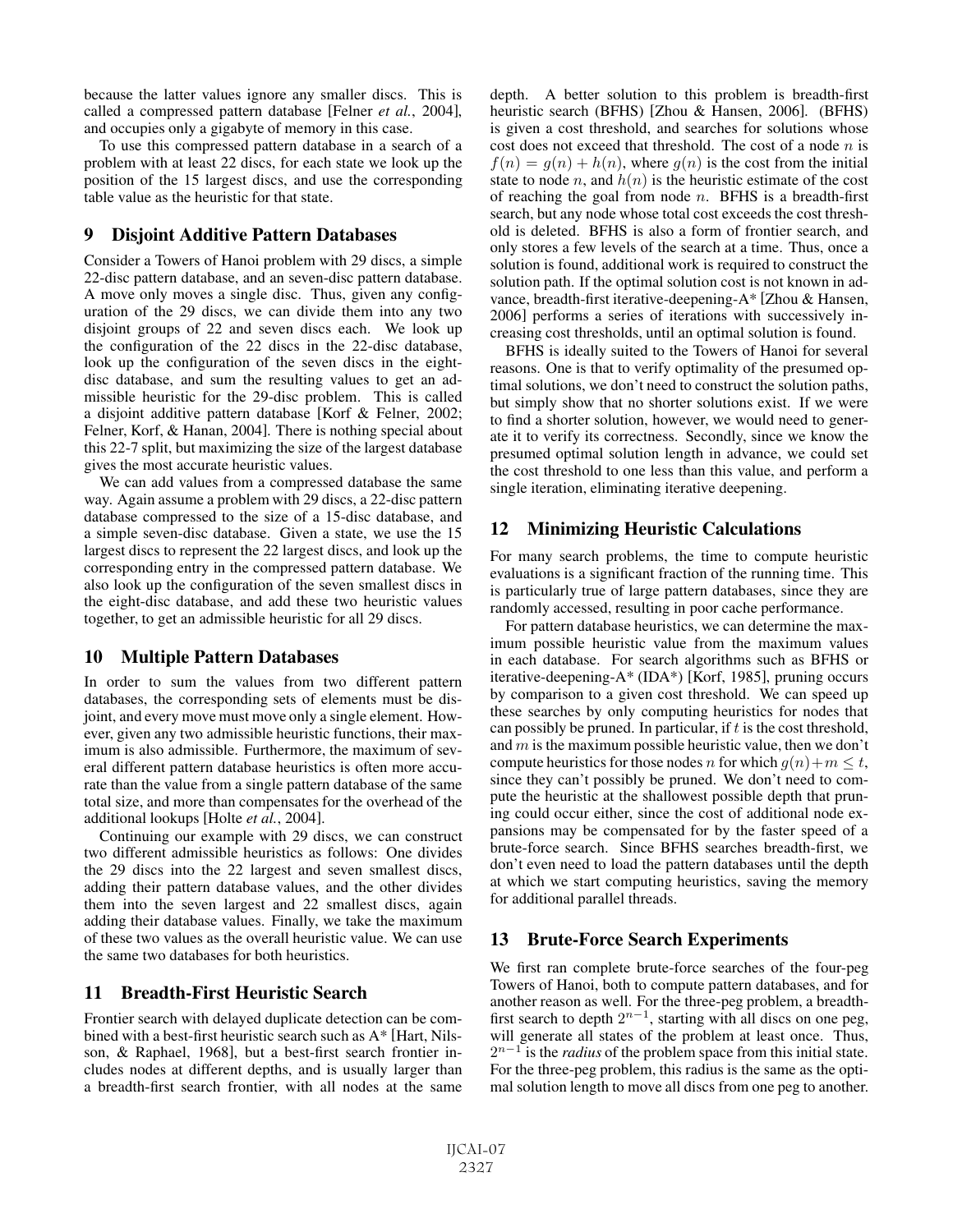It was believed that this was true of the four-peg problem as well. However, [Korf, 2004] showed that this is not true for the 15-disc and 20-disc four-peg problems. For the 15-disc problem, 129 moves are needed to move all discs from one peg to another, but there exist 588 states that are 130 moves from the standard initial state. For the 20-disc problem, the optimal solution is 289 moves, but the radius of the problem from the standard initial state is 294 moves. What happens for larger problems was unknown.

We ran the first complete breadth-first searches of the 21 and 22-disc four-peg Towers of Hanoi problems, starting with all discs on one peg. The machine we used is an IBM Intellistation A Pro, with dual two gigahertz AMD Opteron processors, and two gigabytes of memory, running CentOS Linux. We have three terabytes of disk storage available, consisting of four 500 gigabyte Firewire external drives, and a 400 and two 300 gigabyte internal Serial ATA drives.

Table 2 shows our results. The first column shows the number of discs, the second column the optimal solution length to transfer all discs from one peg to another, the third column the radius of the problem space from the standard initial state, the fourth column the width of the problem space, which is the maximum number of unique states at any depth from the standard initial state, and the last column the running time in days:hours:minutes:seconds, running six parallel threads. Note that for both problems, the radius from the standard initial state exceeds the optimal solution depth, and we conjecture that this is true for all problems with 20 or more discs.

|       | Optimal   Radius |     | width                              | time |
|-------|------------------|-----|------------------------------------|------|
| $-21$ | 321              | 341 | 77,536,421,184   2:10:25:39        |      |
| 22    | 385              |     | 395   278,269,428,090   9:18:02:53 |      |

Table 1: Complete Search Results for Towers of Hanoi

#### 14 Heuristic Search Experiments

We next ran heuristic searches of the four-peg Towers of Hanoi. As explained above, there exists a solution strategy that moves all discs from one peg to another, and a conjecture that it is optimal, but the conjecture is unproven. Prior to this work, the conjecture had been verified for up to 24 discs [Korf, 2004]. We extended this verification to 30 discs.

We first built a 22-disc pattern database, compressed to the size of a 15-disc database, or one gigabyte of memory. This was done with a complete breadth-first search of the 22-disc problem, seeded with all states in which all discs were distributed over two pegs. We used the 6-fold symmetry described above to generate the database, since all noninitial pegs are equivalent. The database itself did not use this symmetry, however, but contained an entry for all  $4^{15}$  possible configurations of the 15 largest discs, to make database lookups more efficient. It took almost 11 days to construct the pattern database, and required a maximum of 392 gigabytes of disk storage. The reason that this is longer than the time for the complete search of the 22-disc problem described above is that we had to access the pattern database for each node expanded, and were only able to run five parallel threads

instead of six. We also built simple pattern databases for up to seven discs, essentially instantaneously.

We then ran breadth-first heuristic search, starting with all discs on the initial peg, searching for a middle state in which all but the largest disc are distributed over the two auxiliary pegs. For example, in the 30-disc problem, a middle state is one where the 29 smallest discs have moved off the initial peg to two auxiliary pegs. Thus, the largest disc is not represented at all. This search also used the six-fold symmetry.

If a middle state is found in  $k$  moves, then a complete solution of  $2k + 1$  moves exists, utilizing the symmetry between the initial and goal states. Breadth-first heuristic search was run with the cost threshold set to  $(p-1)/2$ , where p is the presumed optimal solution depth. It would be more efficient to set the cost threshold to one move less, checking only for the existence of shorter solutions. To increase our confidence in our results, however, we used the  $(p-1)/2$  cost threshold, and checked that an actual solution was found. A search with a given cost threshold will find all solutions whose cost is less than or equal to that threshold.

For each problem, we took the maximum of two heuristics. For the 30-disc problem, which only uses 29 discs, one value was the compressed pattern database value for the 22 largest discs, plus the complete pattern database value for the seven smallest discs, and the other was the compressed database value for the 22 smallest discs, plus the complete database value for the seven largest discs. For the smaller problems, we also used the 22-disc compressed database, and looked up the remaining discs in a complete pattern database.

We implemented our parallel search algorithm using multiple threads. The number of threads is limited by the available memory, since each thread needs it own local storage. The pattern databases are shared, however, since they are readonly. In our experiments we ran five parallel threads on two processors. We used all seven disks, evenly dividing the files among the disks, to maximize I/0 parallelism.

The results are shown in Table 1, for all problems not previously verified. The first column gives the number of discs, the second column the length of the optimal solution, the third column the running time in days:hours:minutes:seconds, the fourth column the number of unique states expanded, and the last column the maximum amount of storage needed in megabytes. In all cases, the presumed optimal solution depth was verified. The 30-disc problem took over 17 days to run, generated a total of over 4.3 trillion unique nodes, and required a maximum of 398 gigabytes of disk storage. Even with two processors, the limiting resource is CPU time.

| Ð  | Opt. | time        | unique states     | space   |
|----|------|-------------|-------------------|---------|
| 25 | 577  | 2:37        | 443,870,346       | 43      |
| 26 | 641  | 14:17       | 2,948,283,951     | 263     |
| 27 | 705  | 1:08:15     | 12,107,649,475    | 1.079   |
| 28 | 769  | 4:01:02     | 38,707,832,296    | 4.698   |
| 29 | 897  | 2:05:09:02  | 547,627,072,734   | 56,298  |
| 30 | 1025 | 17:07:37:47 | 4,357,730,168,514 | 397.929 |

Table 2: Heuristic Search Results for Towers of Hanoi

A search of the 31-disc problem is in progress at press time.